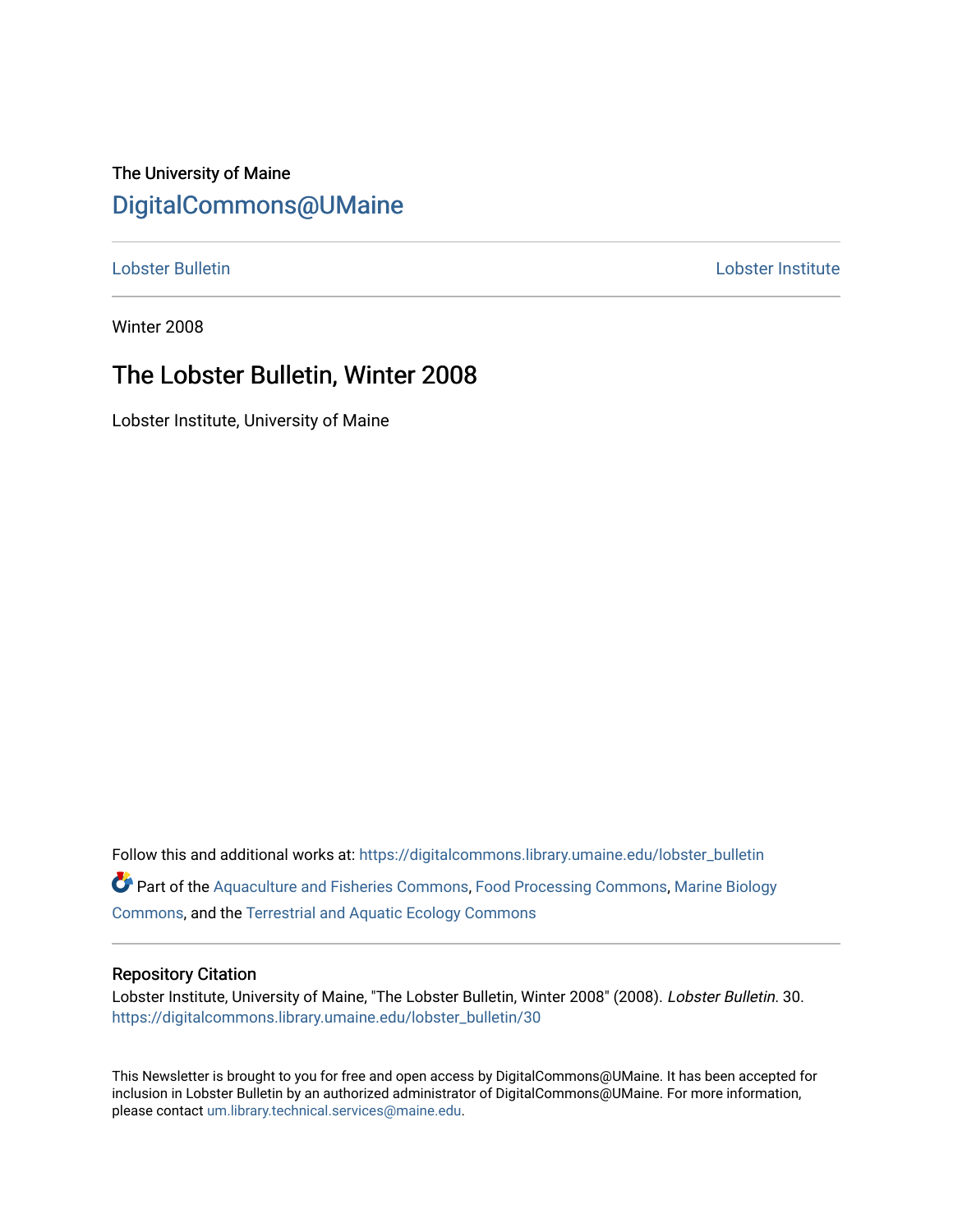

## **Winter 2008**

*"News, research updates, and information on lobsters and the lobster industry."*

### **Published by the Lobster Institute**

**"Protecting and conserving the lobster resource, and enhancing lobstering as an industry…and a way of life."** 

## **Over \$4 Million For Lobster Research in Canada**

 In a January 21 article, the *Guardian* reports that Atlantic Canada Opportunities Agency has given the Lobster Science Centre at the Atlantic Veterinary College on Prince Edward Island a grant of \$2.3 million for research related to lobster health and ecology. They note that the Centre is raising an additional \$2 million, and plans to use the funding for their Atlantic Lobster Molt and Quality Project, designed to gain a better understanding of factors that contribute to variations in lobster quality (soft shell, low yield), in particular life cycles and time of female sexual maturity. More information is available at www.lobsterscience.ca  $\mathcal{H}$ 

## **Woodward Preserves a Piece of Lobster Industry History**

"In Beals it is just growing daylight and thick-a-fog as Dad (Vernal) and I get to the wharf with our two small pieces of luggage and boxes of grub for the trip. It is a summer morning in the early 1950s, when I was maybe 18 years of age. We'd gone to the store last evening and bought groceries, enough to last four men for three days. Also in preparation we'd gotten fuel and water, and we had kindling wood and hard coal for the Shipmate range down in the foc'sle. We had everything in readiness for our trip in the lobster smack." So begins *Lobsters: A 1950s Trip in a Lobster Smack* by Arthur S. Woodward, which recounts an actual trip he took in lobster smack. As Woodward describes it, "A smack is a vessel built with a well that has the free circulation of sea water to keep lobsters or fish alive until they are unloaded." Smacks were first introduced in the late 1700s. As the first means of effectively transporting live lobsters to larger commercial markets, they are credited with being catalysts for the lobster industry. Woodward has contributed this story, and another piece entitled *Beals Reminiscences*, to the Lobster Institute. Both can be found in the Education Section of the Institute's Web site at www.lobstersinstitute.org. **a a** 

*A continuing "did you know" series featuring historical highlights of Lobster Institute research and accomplishments .* 



## **Town Meeting Celebrates 5th Year**

 Did you know that 2008 will mark the fifth year of the Lobster Institute's Canadian/U.S. Lobstermen's Town Meeting? The idea of creating a venue where lobstermen from all regions of the fishery, including both sides of the border, could come together for a frank and open discussion about the status of the resource and the industry was first conceived by Lobster Institute Board of Advisors member Dana Rice. The rest of the Board enthusiastically embraced the idea, and the Lobster Institute hosted its first Canadian/U.S. Lobstermen's Town Meeting in 2004 in Portland, Maine. The Town Meeting has alternated between Canada and the U.S. each year since, and will return to Portland this year on April 4  $& 5$  (see ad on Page 3).

As always, the Town Meeting is designed first and foremost to allow fishermen's voices to be heard. The **– cont. on page 3**

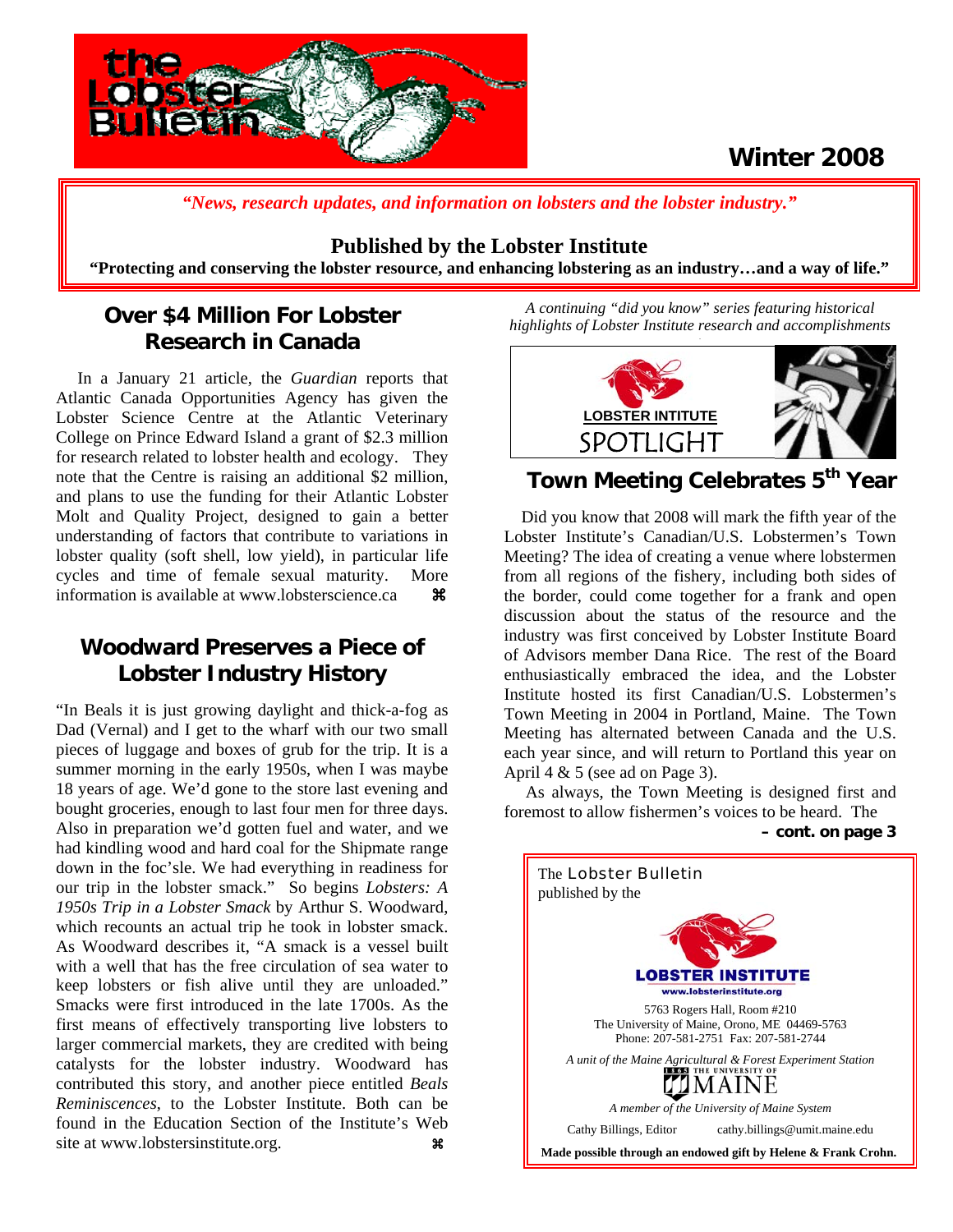## *2007 Friends of the Lobster Institute*

*Annual donors and sponsors who generously supported the work of the Lobster Institute in calendar year 2007.* 

#### **INDUSTRY**

#### **\*\*Benefactors \$10,000+\*\***

Darden Restaurants Foundation

#### **\*\*Partners \$5,000 - \$9,999\*\*** --

#### **\*\*Supporters \$1,000 - \$4,999\*\***

Billings Lobster Pound Blue Seal Feeds Bottom Dollar – Jack & Erica Merrill Farm Credit of Maine, ACA Maine Lobster Pound Assn. Massachusetts Lobstermen's Assn. National Fisheries Institute Southern Maine Lobstermen's Assn. Weathervane Seafoods

#### **\*\*Associates \$500 - \$999\*\***

Hancock Gourmet Lobster Co. Maine Salt Co. New England Health Search Union Trust Company Univ. of Maine Alumni House

#### **\*\*Friends \$100 - \$499\*\***

Barnacle Billy's Inc. Bayley's Lobster Pound Bell Power Systems, Inc. Bruce W. Fernald, Inc. Bruce Heanssler Lobster Co. City Fish Market Conary Cove Lobster Co. Cranberry Isles Fishermen's Co-op Eastern Fishermen's Federation Fishermen's Market Intl. Friendship Trap Company Frank & Brina Sands Foundation Fundy Lobster, Ltd. Glen's Lobster Grand Manan Fishermen's Assn. Hamilton Marine Lobster Products, Inc. Maine Import Export Lobster Dealers Maine Lobster Promotion Council Maine Lobstermen's Assn. New Harbor Co-op Seaview Lobster Co. Small Point Impounding Corp. South Bristol Fisherman's Co-op South Shore Lobster Fishermen's Assn. Spruce Head Fishermen's Co-op Swan's Island Fishermen's Co-op William Atwood Lobster Co.

#### **\*\*Others\*\***

Aquatecnics, LLC/ Coquille Catering Commonwealth Management Georgette Corp. – M. & G. Faulkingham J&J of Northport Marcella Brothers Merchant's Automotive Montauk Marine Science Institute Plante's Lobster Escape Vents Sea View Lobster Corp.

### **INDIVIDUALS**

**\*\* "Blue Lobster" League \$10,000+\*\* --** 

**\*\*Blackmore Federation \$5,000 - \$9,999\*\* --** 

**\*\*Highliner Club \$1,000 - \$4,999\*\*** --

#### **\*\*Heritage Guild \$500 - \$999\*\***

Cathy Billings Charrise Kaplan Roland & Sharyn Leach Thomas & Sally Savage

#### **\*\*Shoal Society \$100 - \$499\*\***

H. Craig Avery Robert & Jenny Bayer Ed & Mary Blackmore Susan Bruce Francis Chalmers Tom & Paula Colwell Lloyd D'eon Carolyn Eason Frank Fassett Paul & Paula Graller Stephen & Joanne Greer James & Geraldine Halkett Judy & Rodney Hanscom Anthony Harwood Daniel Hodgkins Herbert & Pat Hodgkins Robert Hoy Al McNeilly

Doug & Maren Moxham Dr. Ray Nichols John & Coreen Nocolai Robert Olney Wodbury & Judy Post Jon Prime Alita Reed John & Gail Reeves Lori Wilson Richter James Roberts Paul Ward Frank & Carolyn Wills

#### **\*\*Associates \$50 - \$99\*\***

Daniel Andrews Richard Allen John & Margaret Bennett Baron Hicken Mary & Thomas Kemper John & Pat Marsh Leslie Peterson David Riddle Dr. Sandra Shumway David Sullivan John Sylvester David & Roberta Townsend John & Marian White

#### **\*\*Friends \$25 - \$49\*\***

Renee Allen Robert & Alice Cantrall Harry Carpenter Steve & Joanna Curtis Deirdre Grammas Robert & Alice Hawes David & Betty Heanssler Sam Hill Dale Keyes Roger Lee John Mahoney & Jane Crowley Bruce McLeod Tyler H. Thompson Jonathan & Wendy Townsend Dr. Catherine Van Poznak Thomas Yazwinski

#### **\*\*Others\*\***

Michael Loughlin

If we inadvertently left someone off this list, or printed any name incorrectly, we apologize. Please notify us so that we may post a correction.

**We sincerely thank the over 130 annual donors & sponsors – businesses, foundations and individuals – who supported the work of the Lobster Institute in calendar year 2007.**

**We look forward to your continued support in 2008.** 

Check out the Lobster Institute website at www.lobsterinstitute.org, providing the definitive site for lobster information …… with nearly 200 links.

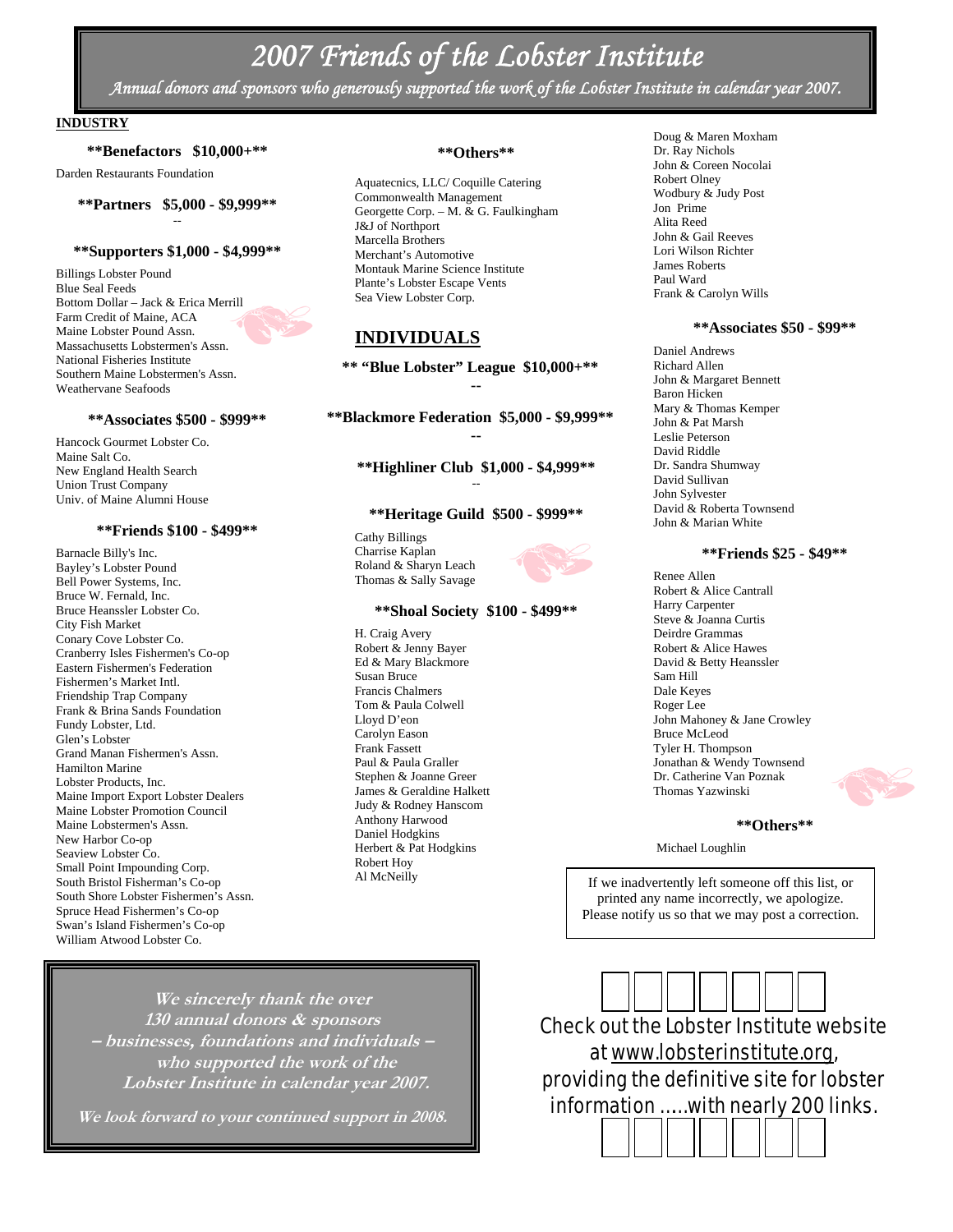**Contact us at 207-581-2751 if you would like to sponsor our "Research Report" and see your logo here!** 



# **Research Report**

*Readers may contact the Lobster Institute for more detailed information on any of these projects.*

 **Lobster Enhancement Efforts Discussed** – The New England Aquarium recently hosted a gathering to discuss the present day status of North American lobster enhancement efforts. An historical look at lobster hatcheries as well as presentations on current rearing efforts were provided. Additionally, efforts to track hatchery released lobsters were described. In a summary of the day's discussion provided by Drs. Michael Tlusty and Rick Wahle, it was noted that the success of the Homarus Group in NB offers optimism that hatchery reared lobsters can be successfully released and survive, though it has not yet been determined if these animals will recruit to the fishery. They caution that a large number of questions still surround this body of work. They also state, "It is unknown whether these efforts will be successful everywhere, and furthermore, it is important to clearly define the criteria by which we measure success. Furthermore, a full risk-assessment has yet to be conducted, and in particular, are there deleterious effects on healthy populations. Work needs to be directed at determining program outcomes, and standards relating to program quality and best management plans." The full summary report is available on the Institute's Web site at www.lobsterinstitute.org. **as** 



# **Spotlight on the Institute Canadian/U.S. Lobstermen's Town Meeting --cont. from page 1**

goals have remained the same: to provide fishermen with an opportunity to share with one another what they are observing in their day-to-day operations, what their concerns might be, and what positive things they are seeing; to allow fishermen to get a more complete picture of the entire resource, including commonalities, differences and potential future impacts; and to foster collaboration and communication between all geographic areas of the fishery, reinforcing the fact that all share and rely on a common resource that must be protected.

 A special thank you to Darden Restaurants for serving as primary sponsor of the Town Meeting each and every year. We also welcome our newest sponsor, Orion Seafood Int.  $\ast$ 

 **Coral Reef Crisis Could Signal Threat to Local Marine Life and Fisheries – A rise in ocean** temperature and acidity that threatens the world's coral reef ecosystems could also have troubling implications for marine life and fishing industries as far away as New England. Robert Steneck of the University of Maine is one of several authors of a study that predicts increasing concentrations of carbon dioxide in the atmosphere, if not abated, will continue to deteriorate coral reefs to the point where they may disappear altogether in the next few decades. The potential collapse of these biologically diverse and economically important ecosystems suggests a global atmospheric crisis that, Steneck says, could seriously harm fisheries around the world. "While we are far from where coral reefs live, I think it's important to consider what this might mean in [our area]," says Steneck. Reduced carbonates in the ocean are forcing creatures to spend more energy making their shells, which places them under greater stress, and "anything that stresses shell-producers makes them more susceptible to disease." Results of the study were published in "The Carbon Crisis: Coral Reefs Under Rapid Climate Change and Ocean Acidification," in the December 14, 2007 issue of the Journal Science.  $\mathcal{R}$ 

> **ALC: Canadian/U.S. LOBSTERMEN'S TOWN MEETING** The 2008 focus is on price structures and marketing.

**April 4, 9:00 – 4:00 & April 5, 9:00 – 11:30**  Clarion Hotel -- Portland, Maine (formerly the DoubleTree)

Hosted by the

**Lobster Institute**  with primary sponsorship from **Darden Restaurants** 

**Orion Seafood Int. & Fisheries Products Int.** 

### **\$25 Registration Fee – includes lunch. Pre-register strongly encouraged.**

Forms are available by calling 207-581-1443 or online at www.lobsterinstitute.org

A limited number of rooms are available at \$89 U.S. Reserve by calling the Clarion at 207-774-5611.